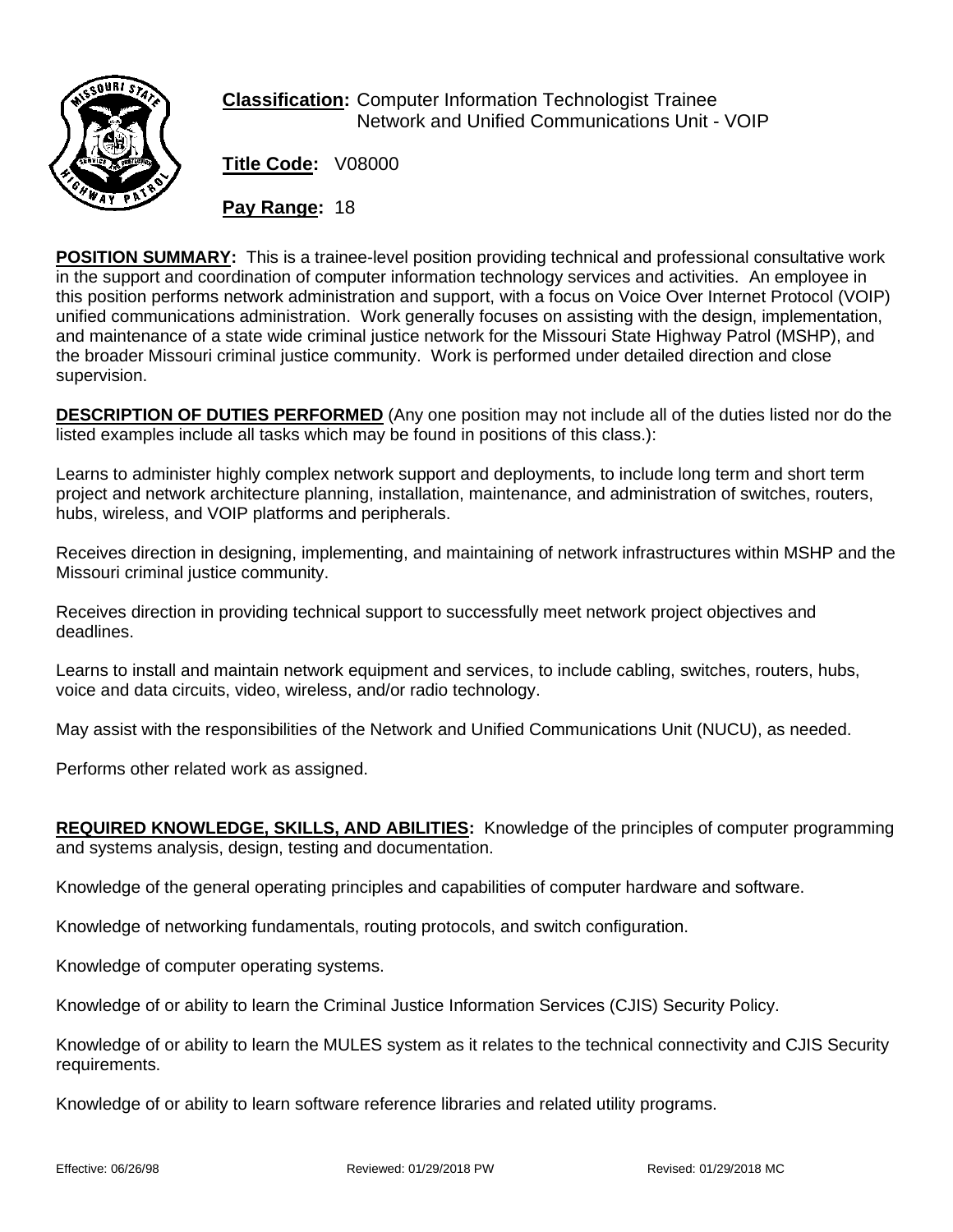## **Classification:** Computer Information Technologist Trainee **Page 2** Page 2 Network and Unified Communication Unit - VOIP

Knowledge of or ability to learn computer security systems and procedures. Knowledge of or ability to learn computer networking and telecommunications.

Knowledge of or ability to learn the agency's automated information systems.

Knowledge of or ability to learn the agency's functions and their interrelationships.

Knowledge of or the ability to learn the information strategic planning process.

Knowledge of or the ability to learn the systems management process.

Knowledge of the principles of cost benefit analysis.

Knowledge of the principles of project management.

Knowledge of the principles of disaster recovery.

Knowledge of the procurement process.

Knowledge of continuing trends and developments in computer hardware and software.

Knowledge of various computer platforms.

Possess good organizational skills.

Possess research and analysis skills.

Ability to learn to utilize project management tools.

Ability to learn to prepare and interpret computer program documentation.

Ability to learn to prepare and maintain standards, policies, procedures, guidelines and technical manuals.

Ability to learn to troubleshoot and resolve hardware and/or software problems.

Ability to learn to create and present materials for training programs.

Ability to handle restricted and confidential information in a professional manner and maintain the information as such.

Ability to communicate in English clearly and concisely, both orally and in writing.

Ability to establish and maintain harmonious working relations with others.

Ability to work with material that may be of a sexual nature relating to criminal activity (e.g., written material, photographs, and/or verbal language, etc.).

Ability to work hours as assigned.